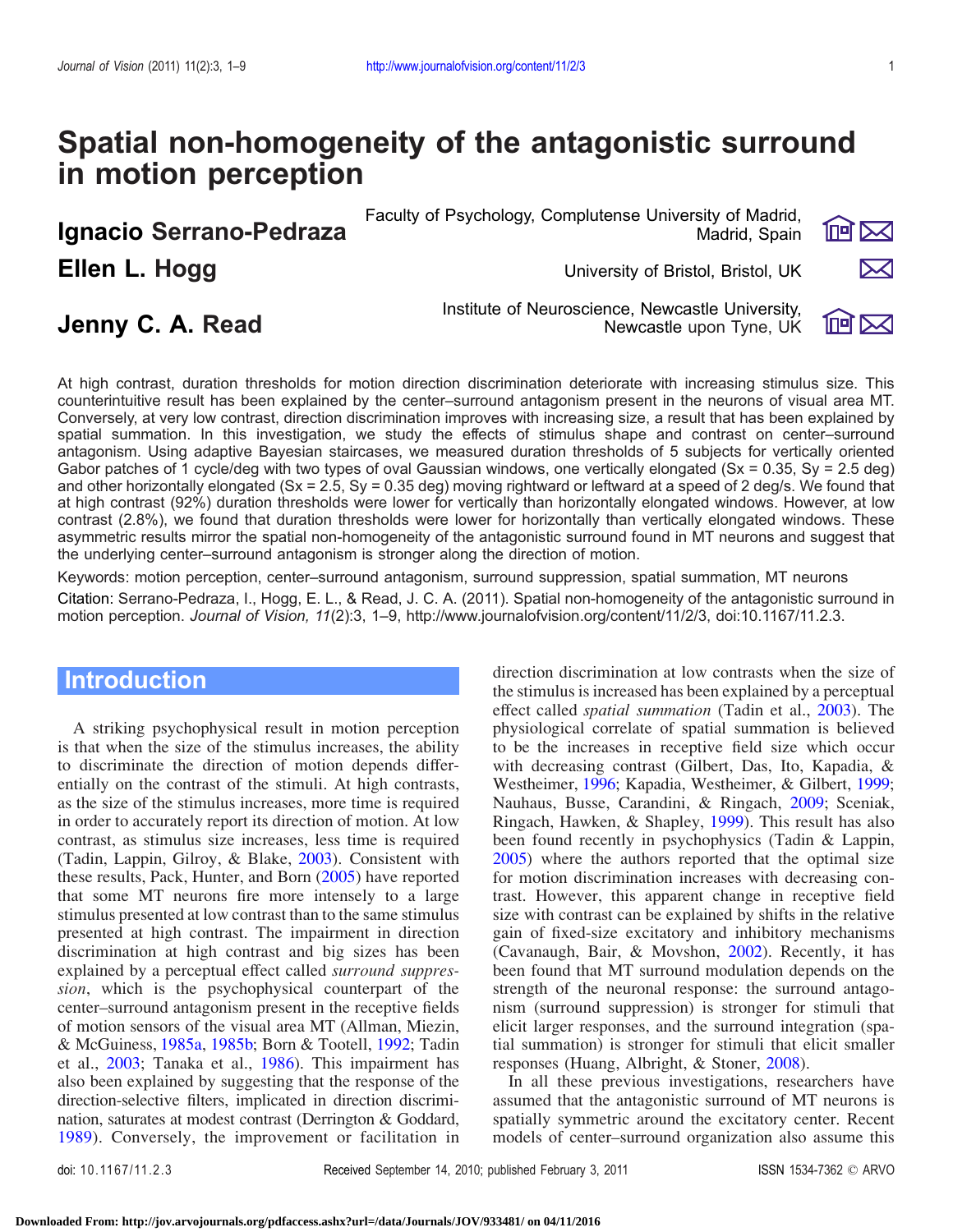<span id="page-1-0"></span>uniformity of the antagonistic surround (Cavanaugh et al., [2002;](#page-7-0) Huang et al., [2008](#page-7-0); Sceniak et al., [1999;](#page-8-0) Tadin & Lappin, [2005\)](#page-8-0). However, in fact, only 20% of MT neurons are circularly symmetric, so 80% of MT neurons present a non-homogeneity of the spatial organization of the inhibitory surround (Raiguel, Van Hulle, Xiao, Marcar, & Orban, [1995;](#page-8-0) Xiao, Raiguel, Marcar, Koenderink, & Orban, [1995;](#page-8-0) Xiao, Raiguel, Marcar, & Orban, [1997](#page-8-0); see also Born & Bradley, [2005\)](#page-7-0). The Orban laboratory, using eight small patches composed of moving random dots circularly distributed around a patch situated in the center (Surround Asymmetry Test), measured the effect of stimulating the surround on the response of the center receptive field. They found two types of asymmetric antagonistic surround: one confined to one side of the excitatory center, and the other bilaterally symmetric on opposite sides of the excitatory center.

In previous psychophysical research, the authors have used mainly Gabor patches with different contrast and sizes but with circular spatial envelopes (Betts, Sekuler, & Bennet, [2009;](#page-7-0) Lappin, Tadin, Nyquist, & Corn, [2009](#page-7-0); Tadin & Lappin, [2005](#page-8-0); Tadin et al., [2003](#page-8-0)). This type of circular spatial envelopes cannot discriminate between circular surround suppression or bilateral surround suppression. In this investigation, we will study the effect on perceived motion when the stimulus shape is elongated along the direction of motion and when the elongation is orthogonal to it. If there is a psychophysical correlate of the asymmetric surrounds found in MT cells, then we should observe different suppression and facilitation effects depending on the axis along which the window is elongated.

### Methods

#### Subjects

Five human subjects (aged between 18 and 37 years) with experience in psychophysical experiments, two males (ISP, PFA), and five females (CH, VM, LH, JCAR, and NS) took part in the experiments (JCAR and NS only participated in the control experiment). The subjects PFA, CH, VM, and NS were not aware of the purpose of the study. All subjects had normal or corrected-to-normal refraction and normal visual acuity. Experimental procedures were approved by Newcastle University's Faculty of Medical Sciences Ethics Committee.

#### Stimuli

The stimuli used in [Experiments 1](#page-2-0) and [2](#page-4-0) were Gabor patches of  $512 \times 512$  pixels and 8-bit range, constructed using Matlab (MathWorks, Natick MA). The equation of a moving Gabor patch is given as follows:

$$
L(x, y, t) = L_0 \left[ 1 + m(t) \exp\left\{ -\frac{\hat{x}^2}{2\sigma_x^2} - \frac{\hat{y}^2}{2\sigma_y^2} \right\} \right]
$$
  
. 
$$
\cos(2\pi \rho_0 (\hat{x} - vt) + \varphi_0) \right],
$$
 (1)

where  $\hat{x} = x\cos(\theta_0) + y\sin(\theta_0), \hat{y} = -x\sin(\theta_0) + y\cos(\theta_0);$ x and y are position on-screen;  $L_0$  is mean luminance;  $\rho_0$  is the spatial frequency;  $\theta_0$  is the orientation;  $\sigma_x$  and  $\sigma_y$  are the spatial standard deviations of the Gaussian window;  $\nu$  is the speed of the Gabor patch; and  $m$  is the Michelson contrast as a function of time given by

$$
m(t) = M \exp\{-t^2/(2\sigma_t^2)\},\tag{2}
$$

where  $\sigma_t$  is the temporal standard deviation, in milliseconds (ms); and  $M$  is the peak contrast.

In both experiments, the spatial frequency was  $\rho_0 =$ 1 cycle/degree, the speed was  $v = 2$  deg/s, and the mean luminance was  $L_0 = 28$  cd/m<sup>2</sup>. The peak Michelson contrasts were  $M = 92\%$  for the high-contrast condition and  $M = 2.8\%$  for the low-contrast condition, and four types of spatial windows were tested: two oval windows, one vertically elongated ( $\sigma_x = 0.35^\circ$ ,  $\sigma_y = 2.5^\circ$ , for  $\theta_0 = 0^\circ$ ) and other horizontally elongated ( $\sigma_x = 2.5^\circ$ ,  $\sigma_y = 0.35^\circ$ , for  $\theta_0 = 0^\circ$ ), and two Gaussian windows: one small ( $\sigma_x$  = 0.35°,  $\sigma_y = 0.35$ °) and one big ( $\sigma_x = 2.5$ °,  $\sigma_y = 2.5$ °). In [Experiment 1,](#page-2-0) the orientation of the grating was vertical  $(\theta_0 = 0^{\circ})$  so the stimulus was perceived moving leftward or rightward, and in [Experiment 2](#page-4-0), the orientation of the grating was horizontal ( $\theta_0 = 90^\circ$ ), thus, the motion was perceived upward or downward. The temporal standard deviation  $(\sigma_t)$  was varied as described below, so as to find the duration threshold. All stimuli were truncated to give an overall duration of 500 ms, with the maximum contrast occurring in the middle of this temporal window.

#### Equipment

The experiments were carried out in a dark room. In [Experiments 1](#page-2-0) and [2,](#page-4-0) the stimuli were presented on a 16" monitor (SONY Trinitron Multiscan G200) under the control of a PC running Matlab using the Psychophysics Toolbox extensions (Brainard, [1997](#page-7-0); Pelli, [1997](#page-7-0), [www.](http://www.psychtoolbox.org) [psychtoolbox.org](http://www.psychtoolbox.org)) and Bits++ (Cambridge Research Systems), giving 14 bits of grayscale resolution. The monitor was gamma-corrected using a Minolta LS-100 photometer. It had a resolution of 800  $\times$  600 pixels (horizontal  $\times$ vertical) with vertical frame rate of 120 Hz, a mean luminance  $(L_0)$  of 28 cd/m<sup>2</sup>, and was observed binocularly from a distance of 83 cm, resulting in 38 pixels per degree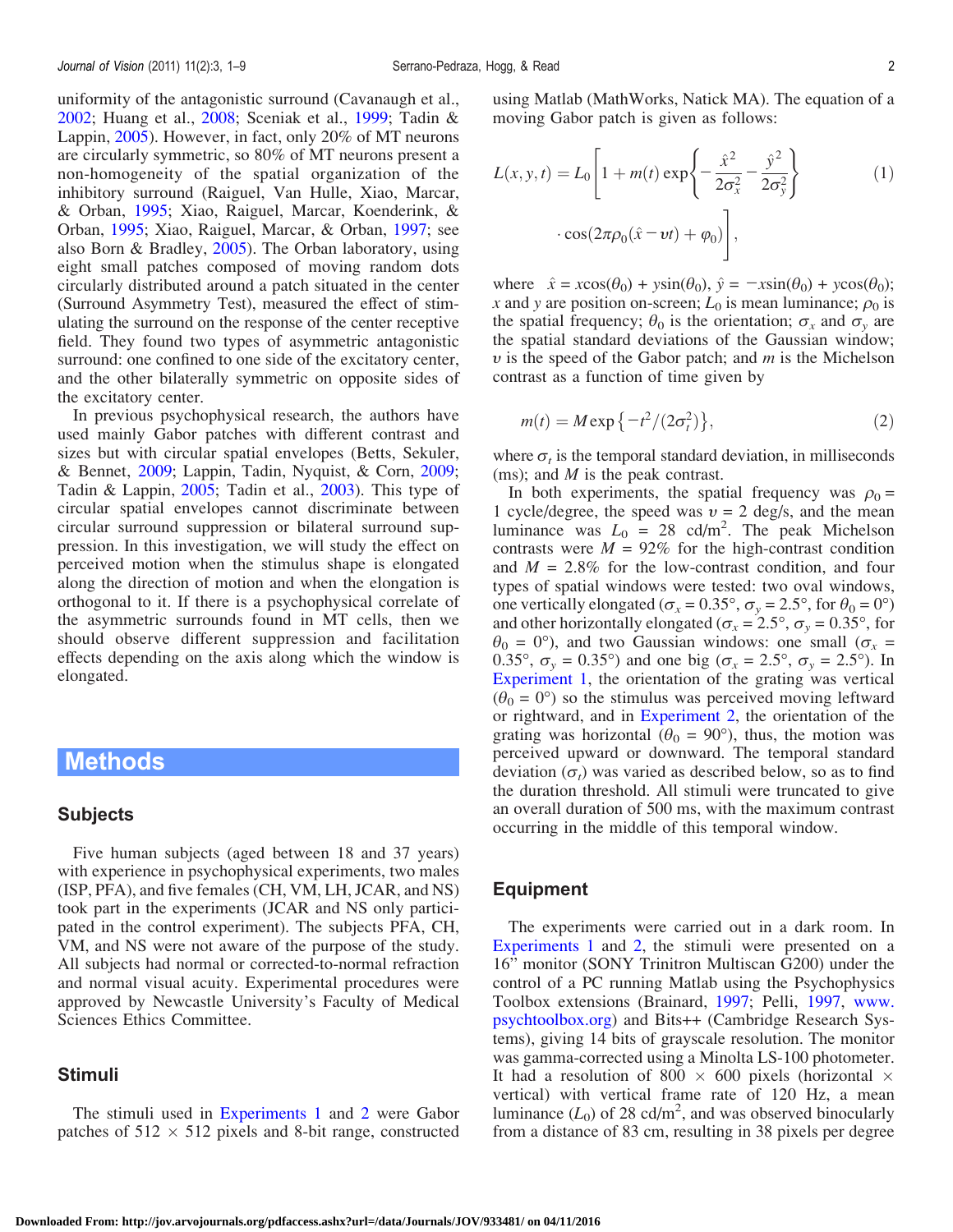<span id="page-2-0"></span>of visual angle. A chin rest (UHCOTech HeadSpot) was used to stabilize the subject's head and to control the observation distance. Stimuli were presented at the center of the monitor screen in a square of 19.5 cm per side, subtending an area of  $13.5^{\circ} \times 13.5^{\circ}$ . The remainder of the screen was at the mean luminance.

#### Stimulus presentation

Each trial started with a fixation cross displayed at the center of the screen using a Gaussian temporal function (see [Equation 2](#page-1-0)) with standard deviation of  $\sigma_t = 80$  ms truncated to give an overall duration of 500 ms. The cross disappeared before the presentation of the stimulus. The Gabor stimulus (see [Equation 1](#page-1-0)) was presented using a Gaussian temporal function (see [Equation 2\)](#page-1-0) with a temporal deviation controlled by an adaptive staircase procedure. The Gaussian temporal profile was truncated to give an overall duration of 500 ms so each trial including the fixation cross lasted 1000 ms. The motion direction of the Gabor patch, left or right (Experiment 1) or up or down [\(Experiment 2](#page-4-0)), was randomized and the observer's task was to indicate, by pressing a mouse button, the direction they saw on each presentation. A new trial was initiated only after the observer's response, thus the experiment proceeded at a pace determined by the observer. Feedback about correctness on individual trials was given by an auditory signal.

#### Data analysis

Duration threshold, the minimum presentation time that is needed in order to detect the correct direction of motion, was defined as the value of  $2\sigma_t$  resulting in a performance of 82% correct. Duration thresholds were measured using adaptive Bayesian staircases (Treutwein, [1995\)](#page-8-0) in a forced-choice direction discrimination task. The subject's task was to indicate the perceived direction of motion. In general, between 5 and 9 min were required per duration threshold estimation. The characteristics of the Bayesian staircases were given as follows: (1) the prior probability density function was uniform (Emerson, [1986;](#page-7-0) Pentland, [1980\)](#page-7-0) with a starting duration of 200 ms; (2) we used the logistic function as the model likelihood function adapted from García-Pérez [\(1998](#page-7-0), Appendix A) with a spread value of 1 (with delta parameter equal to  $0.01$ , a lapse rate of  $0.01$ , and a guess rate of  $0.5$ ; (3) the value of the temporal duration  $(2\sigma_t)$  in each trial was obtained from the mean of the posterior probability distribution (King-Smith, Grigsby, Vingrys, Benes, & Supowit, [1994](#page-7-0)); (4) the staircase stopped after 50 trials (Anderson, [2003](#page-7-0); Pentland, [1980](#page-7-0)); and (5) the final threshold was estimated from the mean of the final probability density function. Three threshold estimations per condition were obtained for each subject. A total of 8 conditions

(4 spatial windows  $\times$  2 contrasts) in each experiment were tested in different sessions counterbalancing the conditions across subjects. Practice sessions were performed previous to the experiment.

To examine pairwise significant differences between conditions within a subject, a two-sample t-test was used to compare the 3 duration thresholds obtained for that subject in one condition with the 3 thresholds obtained for the same subject in the different condition. At the population level, we compared the n mean thresholds obtained for the  $n$  subjects in one condition with the  $n$  mean thresholds in the other condition.

# **Results**

### Experiment 1: Gabor gratings drifting horizontally

In Experiment 1, we measured the duration thresholds (the minimum time that is needed to detect the correct



Figure 1. Contrast energy of the stimulus used in Experiment 1. The contrast energy  $(E)$  was calculated numerically using the equation:  $E = \Sigma \Sigma (f2(x, y, t) \Delta x \Delta y \Delta t,$  where f is the contrast function of the stimulus image L,  $f = (L(x, y, t)/Lave) - 1$ , where Lave is the average of the stimulus image and  $L(x, y, t)$  is defined in [Equation 1](#page-1-0).  $\Delta x = \Delta y$  are the horizontal and vertical pixel sizes (0.0254 deg) and  $\Delta t$  is the duration of a frame (8.3 ms) We calculated the contrast energy of the stimuli for four types of spatial window, two contrasts (2.8%, black bars and 92%, white bars), spatial frequency of 1 cycle/deg, speed of 2 deg/s, and a temporal standard deviation of 50 ms for the temporal Gaussian envelope (see [Equation 2](#page-1-0)).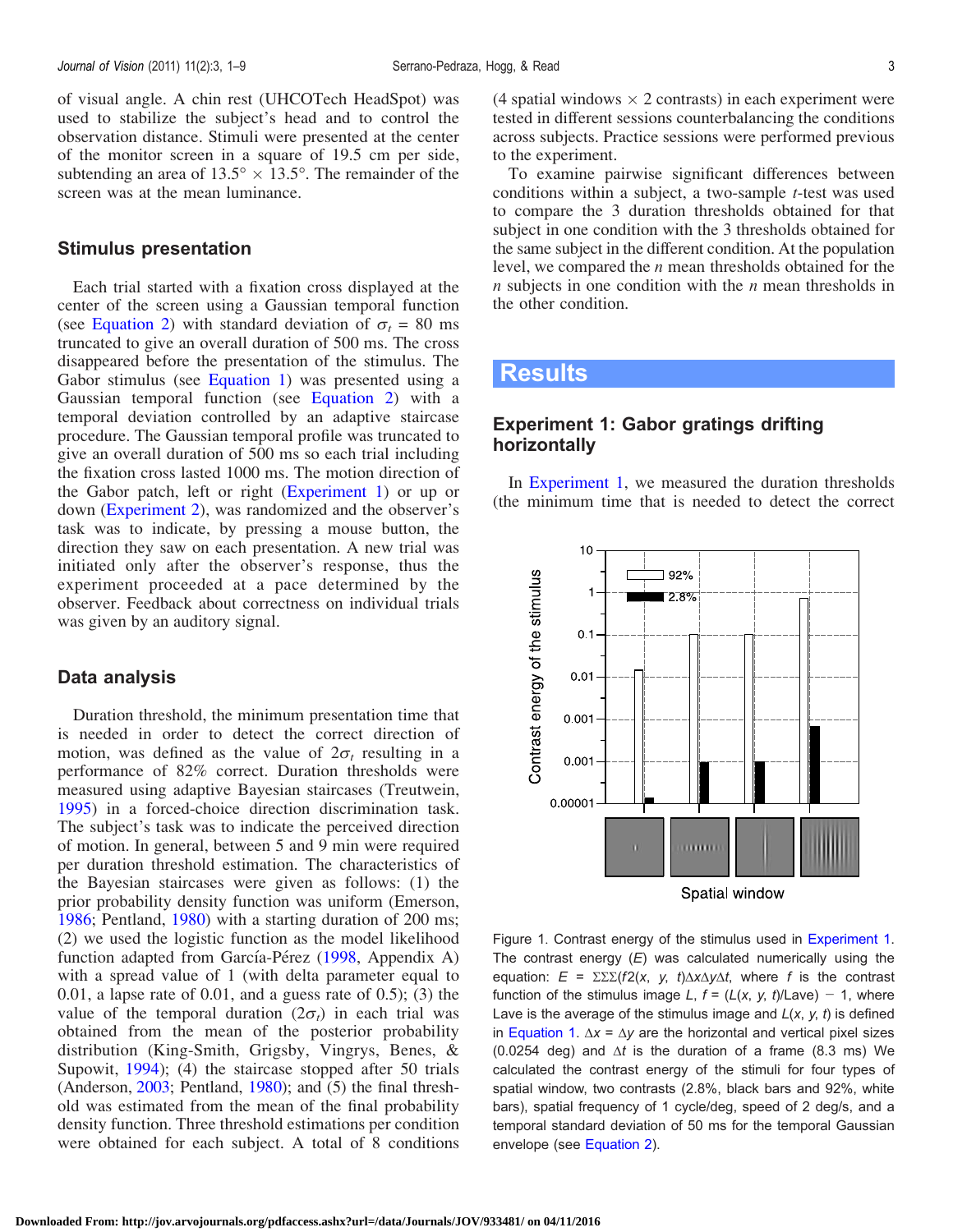<span id="page-3-0"></span>

Figure 2. Results from [Experiment 1](#page-2-0) (horizontal motion) for five observers. Each white panel shows the duration threshold (mean  $\pm$  SD of three estimated thresholds) for horizontal direction discrimination for one observer as a function of the type of spatial window. From left to right: Small window; elongated window along the direction of motion; elongated window orthogonal to direction of motion; and big spatial window. White bars: Results from moving Gabor patches of high contrast (92%). The spatial frequency of the grating was 1 cycle/deg and the speed was 2 deg/s. Black bars: Low contrast (2.8%). Gray panel shows the average  $\pm$  SEM of the duration thresholds of five subjects. Asterisks (\*) correspond to significant differences using a two-sample t-test (one-tailed and alpha = 0.05).

direction of motion) of drifting gratings moving horizontally. The gratings were presented embedded in four types of spatial windows (two isotropic windows, one small and one big, and two elongated windows, one along the direction of motion and the other orthogonal to it) and two contrasts (low and high, see [Figure 1](#page-2-0)). Figure 2 shows the duration thresholds as a function of the spatial window and contrast for five subjects. The results obtained with isotropic windows replicate previous results in motion discrimination with drifting gratings (Tadin et al., [2003\)](#page-8-0). Comparing the leftmost and rightmost bars in each panel, we see that in every case the white bars are higher on the right while the black bars are higher on the left. That is, direction discrimination is impaired with increasing size of high-contrast stimuli (92%, white bars) and facilitated with increasing size of low-contrast stimuli  $(2.8\%$ , black bars). The average threshold values (Figure 2, gray panel) obtained in this experiment for the isotropic conditions are also very similar to those obtained in Tadin et al. ([2003\)](#page-8-0).

For elongated windows, at high contrast (92%), duration thresholds were lower for windows elongated orthogonal to the direction of motion than for those elongated along it (see Figure 2, white bars). At low contrast  $(2.8\%)$ , we found the opposite result: the duration thresholds were lower for elongation *along* the direction of motion (Figure 2, black bars). Both these statements are true for each subject individually, though the difference does not always reach significance.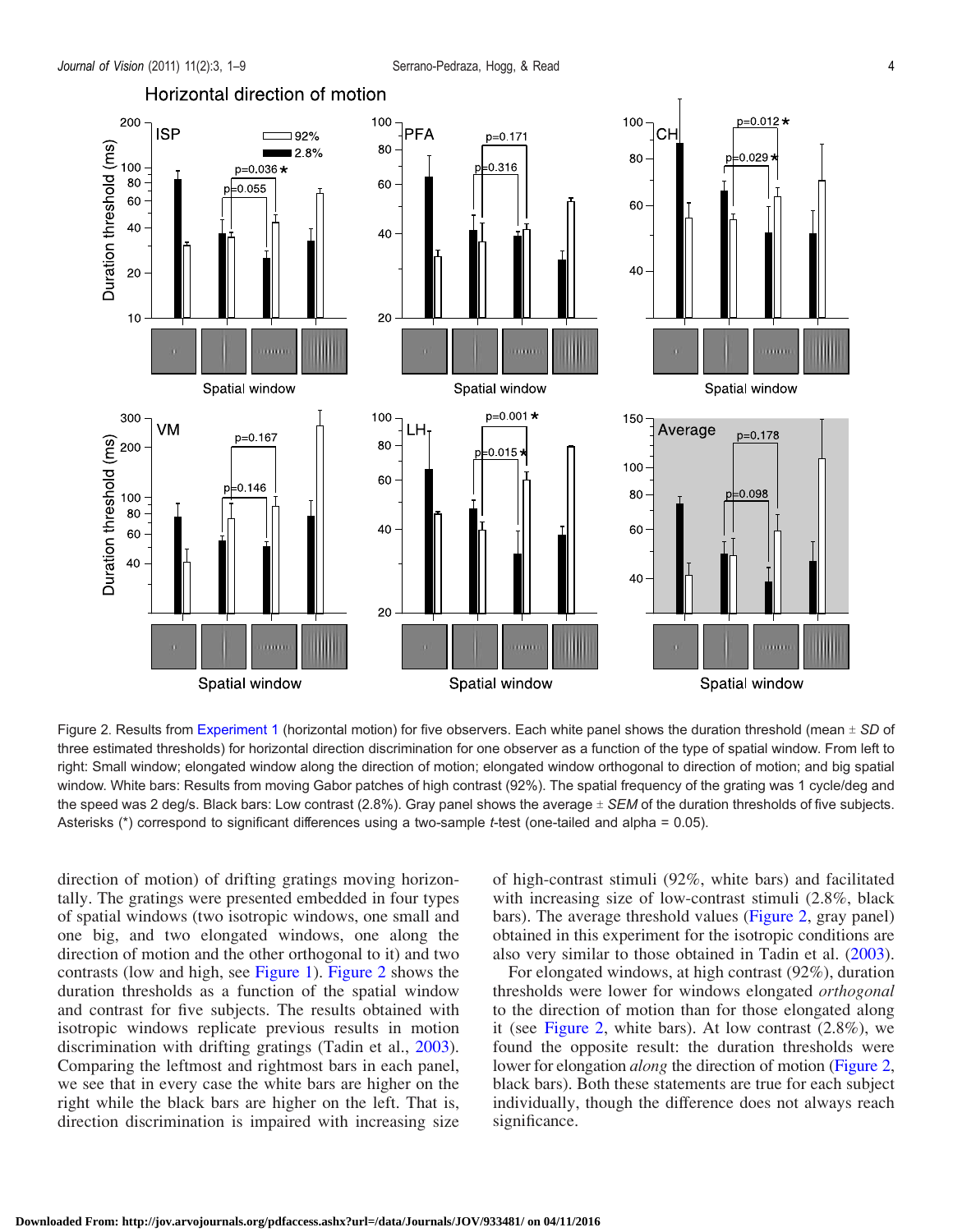<span id="page-4-0"></span>

Figure 3. Results from Experiment 2 (vertical motion) for five observers. Each white panel shows the duration threshold (mean  $\pm$  SD of three estimated thresholds) for vertical direction discrimination for one observer as a function of the type of spatial window. From left to right: Small window; elongated window orthogonal to the direction of motion; elongated window along the direction of motion; and big spatial window. White bars: Results from moving Gabor patches of high contrast (92%). The spatial frequency of the grating was 1 cycle/deg and the speed was 2 deg/s. Black bars: Low contrast (2.8%). Gray panel shows the average  $\pm$  SEM of the duration thresholds of five subjects. Asterisks (\*) correspond to significant differences using a two-sample t-test (one-tailed and alpha = 0.05).

### Experiment 2: Gabor gratings drifting vertically

[Experiment 1](#page-2-0) confounds the effects of horizontal/ vertical elongation and elongation parallel/orthogonal to the direction of motion. To discriminate between these, in Experiment 2, we changed the direction of motion from horizontal to vertical.

Figure 3 shows the results from Experiment 2 for the same five subjects. The results are qualitatively similar to those of [Figure 2.](#page-3-0) Once again, comparing the isotropic windows, we find that, on average, duration thresholds become higher with increasing size for high-contrast stimuli and lower for low-contrast stimuli. However, for vertical motion, these differences are less dramatic, especially for high-contrast stimuli, and are not present in all subjects individually. Turning to the elongated windows, we see that just as for horizontal motion, at high contrast, duration thresholds were higher for windows elongated along the direction of motion than for windows elongated orthogonal to the direction of motion (Figure 3, white bars); whereas at low contrast, duration thresholds were lower for windows elongated along the direction of motion than for elongated windows orthogonal to the direction of motion (Figure 3, black bars). Once again, the signs of these differences are consistent across subjects, although for some subjects the differences are tiny. So these results confirm that different elongations with the same size produce opposite effects on motion discrimination depending on contrast. This suggests that the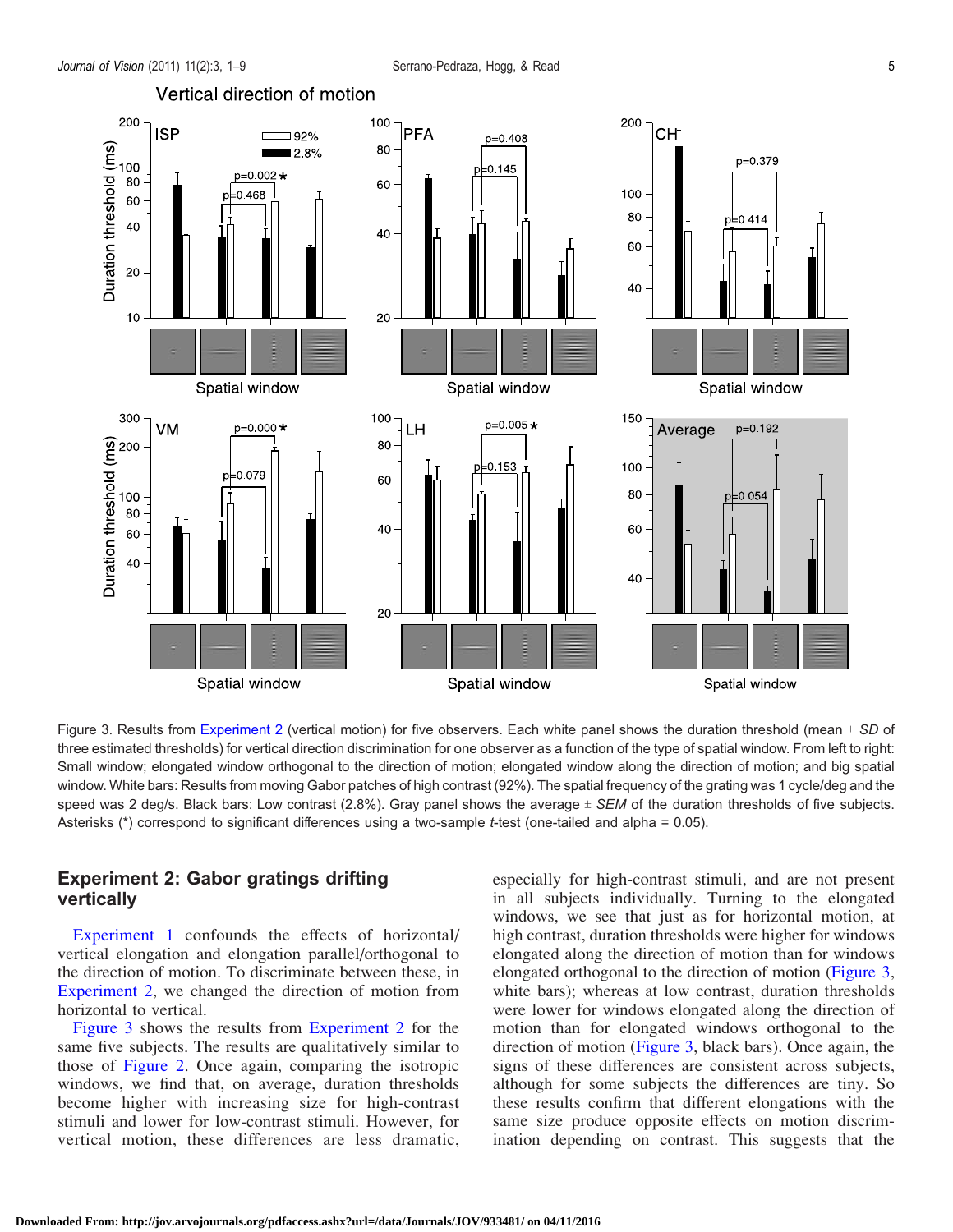<span id="page-5-0"></span>

Figure 4. Results from the control experiment (horizontal motion using binary noise) for four observers. Each white panel shows the duration threshold (mean  $\pm$  SD of three estimated thresholds) for vertical direction discrimination for one observer as a function of the type of spatial window. From left to right: Small window; elongated window orthogonal to the direction of motion; elongated window along the direction of motion; and big spatial window. White bars: Results from moving noise patches of high contrast (92%). The speed of the noise was 2 deg/s. Black bars: Low contrast (4%). Gray panel shows the average  $\pm$  SEM of the duration thresholds of four subjects. Asterisks (\*) correspond to significant differences using a two-sample t-test (one-tailed and alpha = 0.05).

difference between small and large isotropic windows may be driven largely by the increase in size orthogonal to the direction of motion. In the center–surround interpretation, our results imply that high-contrast drifting gratings with windows elongated along the direction of motion are suppressed more than the same stimuli with low contrast.

### Control Experiment 3: Binary noise drifting horizontally

This asymmetry cannot be explained by differences in the stimulus contrast energy, which is exactly the same for both types of elongation (see [Figure 1](#page-2-0)). However, the stimuli with elongated windows differ in the number of visible cycles. For example, in the window elongated orthogonal to the direction of motion, only one cycle is visible, and in the window elongated along the direction of motion, 10 cycles are visible, i.e., 10 nearly identical white bars. This raises the possibility that the different effect of elongation along the two axes reflects changes in the number of features visible. In order to discard any window/ feature size confound, we performed a control experiment using a binary noise stimulus (we thank an anonymous referee for this suggestion). We repeated [Experiment 1](#page-2-0), horizontal motion discrimination, using noise made up of black and white squares, each  $3.2 \times 3.2$  arcmin (2  $\times$  2 screen pixels). The experimental conditions, speed, distance to the screen, apparatus, etc., were exactly the same as in the main experiment. For the high-contrast condition, we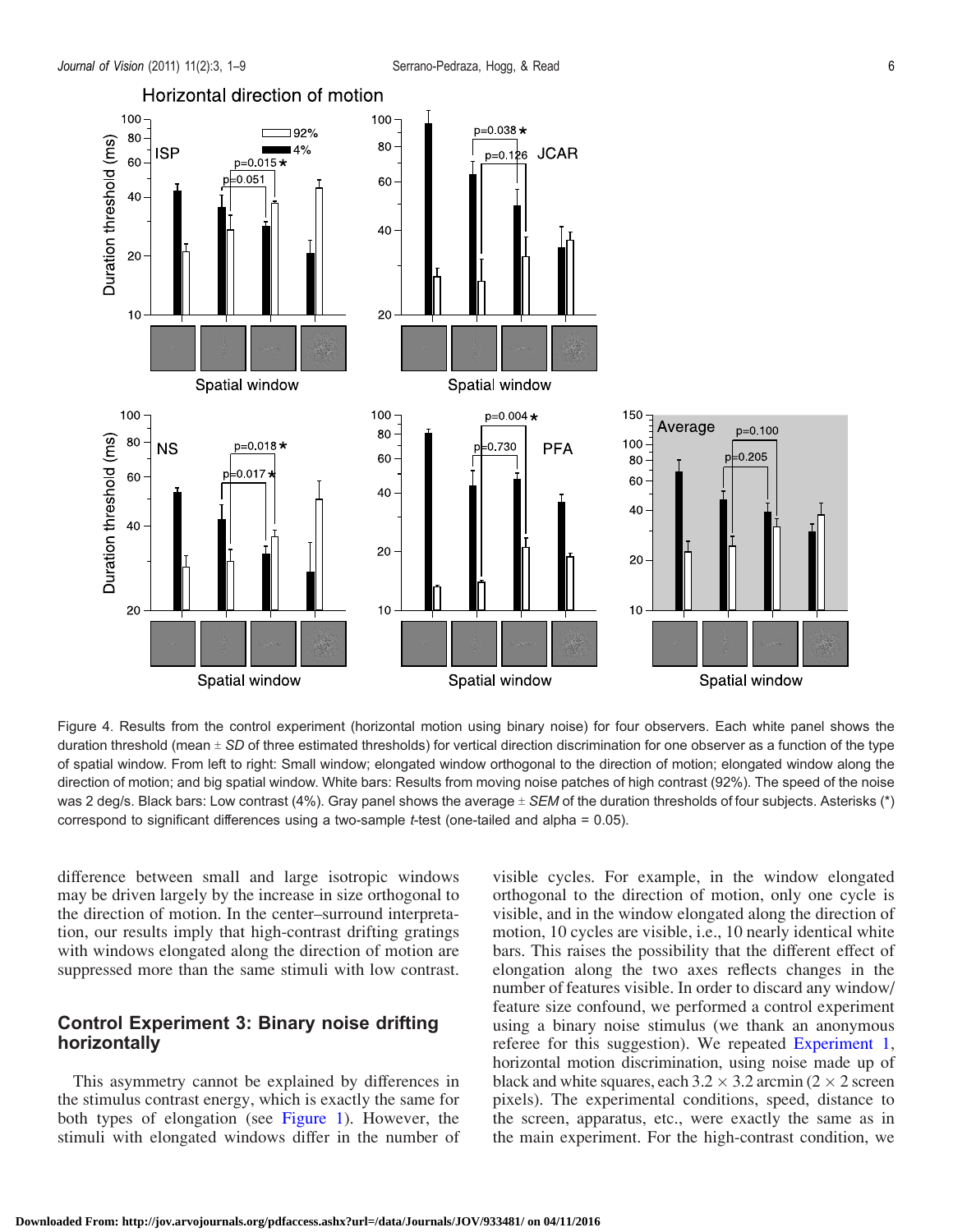again used a peak Michelson contrast of 92%. For the low-contrast condition, we found that two subjects could not perform the task with a small window and a peak Michelson contrast of 2.8%, presumably because in this broadband stimulus the available contrast energy is spread over many spatial frequencies. For this experiment, we therefore increased the contrast of the low-contrast condition to 4%. Four experienced psychophysical observers (ISP, JCAR, PFA, and NS) performed the experiment (PFA and NS were not aware of the purpose of the study). [Figure 4](#page-5-0) shows the results.

With binary noise, the different effect of elongation along the two axes is still present. At high contrast, duration thresholds were higher for the window elongated along the direction of motion than for a window elongated orthogonal to it. This difference was present for all of our 4 subjects and significant in 3/4 individually (see [Figure 4](#page-5-0), white bars). At low contrast, the duration thresholds for the window elongated along the direction of motion were usually lower than those obtained with a window elongated orthogonal to it. Although this difference was not significant for the population ([Figure 4,](#page-5-0) black bars), the direction of the difference is in the same direction as for [Experiments 1](#page-2-0) and [2](#page-4-0) and the magnitude of the effect is very similar between gratings and noise for the two subjects who were tested with both. These results obtained with binary noise confirm the results obtained with gratings and suggest that the relevant factor is indeed the spatial shape of the window relative to the direction of motion, rather than the number of features contained in it.

### **Discussion**

The results with isotropic Gaussian windows replicate the results obtained in previous work (Tadin & Lappin, [2005;](#page-8-0) Tadin et al., [2003](#page-8-0)): at high contrast, the time required to discriminate the direction of motion gets longer as the stimulus increases in size. This counterintuitive result could be due to the center–surround antagonism displayed by neurons in cortical area MT (Allman et al., [1985a](#page-7-0), [1985b](#page-7-0); Born & Tootell, [1992;](#page-7-0) Tanaka et al., [1986\)](#page-8-0). At low contrast, we have again replicated the opposite result: as the stimulus increases in size, direction discrimination improves (Tadin et al., [2003](#page-8-0)). This result could also be explained by the behavior of MT neurons, where their spatial summation increases for stimuli with low contrast (Gilbert et al., [1996](#page-7-0); Kapadia et al., [1999;](#page-7-0) Sceniak et al., [1999](#page-8-0)).

Here, motivated by the known anisotropies in MT neurons, we asked whether increases in size along different axes have the same effect. Our results show very clearly that elongations along and orthogonal to the direction of motion have very different effects, even though the stimulus area and total contrast energy is identical in the two cases. At high contrast, thresholds were always longer for the elongation along the direction of motion than for the orthogonal elongation. At low contrast, on the other hand, thresholds were shorter for the elongation along the direction of motion. Our data contain 28 such comparisons, and these statements hold for 27/28 of them (the exception being subject PFA with low-contrast noise). Thus, this result is extremely reliable both within and across subjects. Similar results to ours have been reported in abstract form (Rajimehr, [2005](#page-8-0)), although details about the size of the elongations, the contrasts used, or the value of the duration thresholds have not yet been published.

Our results indicate that increases in stimulus size are most relevant when they occur along the direction of motion. This is so even though size increases have opposite effects for high vs. low contrast, suggesting that both spatial summation and surround suppression may act predominantly along the direction of motion. Van Doorn and Koenderink ([1984\)](#page-8-0) investigated coherence thresholds necessary to perceive coherent motion in random-dot kinematogram and found that for stimuli of a given area, the lowest thresholds are obtained for narrow stimuli elongated in the direction of motion. Given other psychophysical results suggesting that human motion sensors have roughly isotropic receptive fields (Anderson, Burr, & Morrone, [1991](#page-7-0)), this may indicate that in conditions of low contrast or coherence, information is summed across several motion sensors along the axis of their preferred motion direction. For high contrast, we suggest that our results may reflect anisotropy in the center–surround antagonism of MT neurons (Raiguel et al., [1995](#page-8-0); Xiao et al., [1995,](#page-8-0) [1997\)](#page-8-0). Our results are consistent with the physiological finding that, in macaque MT, the axis of maximum inhibition for bilaterally symmetric surrounds is usually orthogonal to the axis of the elongated excitatory receptive field, which tends to be orthogonal to the preferred direction (Xiao et al., [1995,](#page-8-0) [1997,](#page-8-0) see their neuron 7805, Figure 5; see also Born & Bradley, [2005](#page-7-0) (their Figure 6c)). However, we note that Tanaka et al. [\(1986](#page-8-0)) did not find a differential effect of the surround when comparing two wedge-shaped surround stimuli, one aligned with the axis of preferred motion and the other orthogonal to it. Our results do not, of course, rule out alternative explanations. For example, the central excitatory receptive fields of center–surround mechanisms might change their shape depending on stimulus contrast, or the responses of motion sensors to different directions of motion (preferred vs. null) might be asymmetric and depend on contrast. Additionally, because we did not measure eye movements, we cannot be sure that the different stimuli did not evoke different eye movements. However, because the stimulus durations were so short  $(2\sigma_t$  almost always <100 ms), whereas the latency for ocular following or pursuit eye movements is  $>50$  ms, we believe that significant tracking movements are unlikely to have occurred.

In summary, this paper presents the first psychophysical evidence for anisotropic surround summation/suppression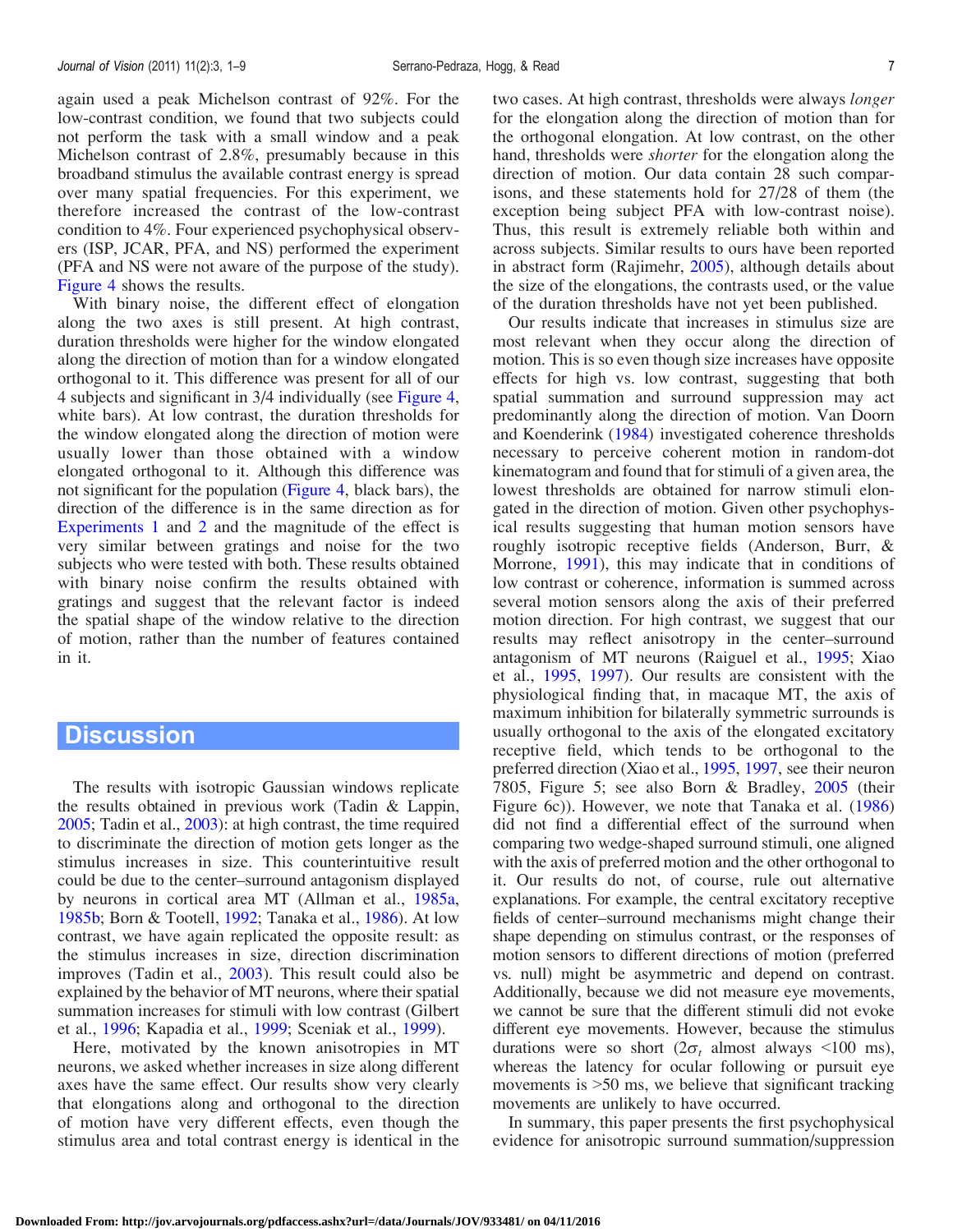<span id="page-7-0"></span>in motion detection. It is consistent with known MT physiology and suggests new interpretations of existing psychophysical data.

# Acknowledgments

The findings described have been reported previously in the European Conference on Visual Perception 2010 (Serrano-Pedraza, Hogg, & Read, [2010\)](#page-8-0). This work was supported by the Royal Society (University Research Fellowship UF041260 to JCAR) and Medical Research Council (New Investigator Award 80154).

Commercial relationships: none.

Corresponding author: Ignacio Serrano-Pedraza. Email: iserrano@psi.ucm.es.

Address: Departamento de Psicología Básica I, Campus de Somosaguas, 28223, Madrid, Spain.

# **References**

- Allman, J., Miezin, F., & McGuiness, E. (1985a). Direction- and velocity-specific responses from beyond the classical receptive field in the middle temporal visual area (MT). Perception, 14, 105–126.
- Allman, J., Miezin, F., & McGuiness, E. (1985b). Stimulus-specific responses from beyond the classical receptive field: Neurophysiological mechanisms for local-glial comparison in visual neurons. Annual Review of Neuroscience, 8, 407–430.
- Anderson, A. J. (2003). Utility of a dynamic termination criterion in the ZEST adaptive threshold method. Vision Research, 43, 165–170.
- Anderson, S. J., Burr, D. C., & Morrone, M. C. (1991). Two-dimensional spatial and spatial-frequency selectivity of motion-sensitive mechanisms in human vision. Journal of the Optical Society of America A, 8, 1340–1351.
- Betts, L. R., Sekuler, A. B., & Bennet, P. J. (2009). Spatial characteristics of center–surround antagonism in younger and older adults. Journal of Vision, 9(1):25, 1–15, http://www.journalofvision.org/content/9/1/25, doi:10.1167/9.1.25. [[PubMed\]](http://www.ncbi.nlm.nih.gov/pubmed/19271895) [[Article](http://www.journalofvision.org/content/9/1/25)]
- Born, R. T., & Bradley, D. C. (2005). Structure and function of visual area MT. Annual Review of Neuroscience, 28, 157–189.
- Born, R. T., & Tootell, R. B. H. (1992). Segregation of global and local motion processing in the primate middle temporal visual area. Nature, 357, 497–499.
- Brainard, D. H. (1997). The psychophysics toolbox. Spatial Vision, 10, 433–436.
- Cavanaugh, J. R., Bair, W., & Movshon, J. A. (2002). Nature and interaction of signals from the receptive field center and surround in Macaque V1 neurons. Journal of Neurophysiology, 88, 2530–2546.
- Derrington, A. M., & Goddard, P. (1989). Failure of motion discrimination at high contrasts: Evidence for saturation. *Vision Research*, 29, 1767–1776.
- Emerson, P. L. (1986). Observations on maximumlikelihood and Bayesian methods of forced-choice sequential threshold estimation. Perception & Psychophysics, 39, 151–153.
- García-Pérez, M. A. (1998). Forced-choice staircases with fixed steps sizes: Asymptotic and small-sample properties. Vision Research, 38, 1861–1881.
- Gilbert, C. D., Das, A., Ito, M., Kapadia, M. K., & Westheimer, G. (1996). Spatial integration and cortical dynamics. Proceedings of the National Academy of Sciences of the United States of America, 93, 615–622.
- Huang, X., Albright, T. D., & Stoner, G. R. (2008). Stimulus dependency and mechanisms of surround modulation in cortical area MT. Journal of Neuroscience, 28, 13889–13906.
- Kapadia, M. K., Westheimer, G., & Gilbert, C. D. (1999). Dynamics of spatial summation in primary visual cortex of alert monkeys. Proceedings of the National Academy of Sciences of the United States of America, 96, 12073–12078.
- King-Smith, P. E., Grigsby, S. S., Vingrys, A. J., Benes, S. C., & Supowit, A. (1994). Efficient and unbiased modifications of the QUEST threshold method: Theory, simulations, experimental evaluation and practical implementation. Vision Research, 34, 885–912.
- Lappin, J. S., Tadin, D., Nyquist, J. B., & Corn, A. L. (2009). Spatial and temporal limits of motion perception across variations in speed, eccentricity, and low vision. Journal of Vision, 9(1):30, 1–14, http://www. journalofvision.org/content/9/1/30, doi:10.1167/ 9.1.30. [[PubMed\]](http://www.ncbi.nlm.nih.gov/pubmed/19271900) [[Article](http://www.journalofvision.org/content/9/1/30)]
- Nauhaus, I., Busse, L., Carandini, M., & Ringach, D. L. (2009). Stimulus contrast modulates functional connectivity in visual cortex. Nature Neuroscience, 12, 70–76.
- Pack, C. C., Hunter, N., & Born, R. T. (2005). Contrast dependence of suppressive influences in cortical area MT of alert Macaque. Journal of Neurophysiology, 93, 1809–1815.
- Pelli, D. G. (1997). The VideoToolbox software for visual psychophysics: Transforming numbers into movies. Spatial Vision, 10, 437–442.
- Pentland, A. (1980). Maximum likelihood estimation: The best PEST. Perception & Psychophysics, 28, 377–379.